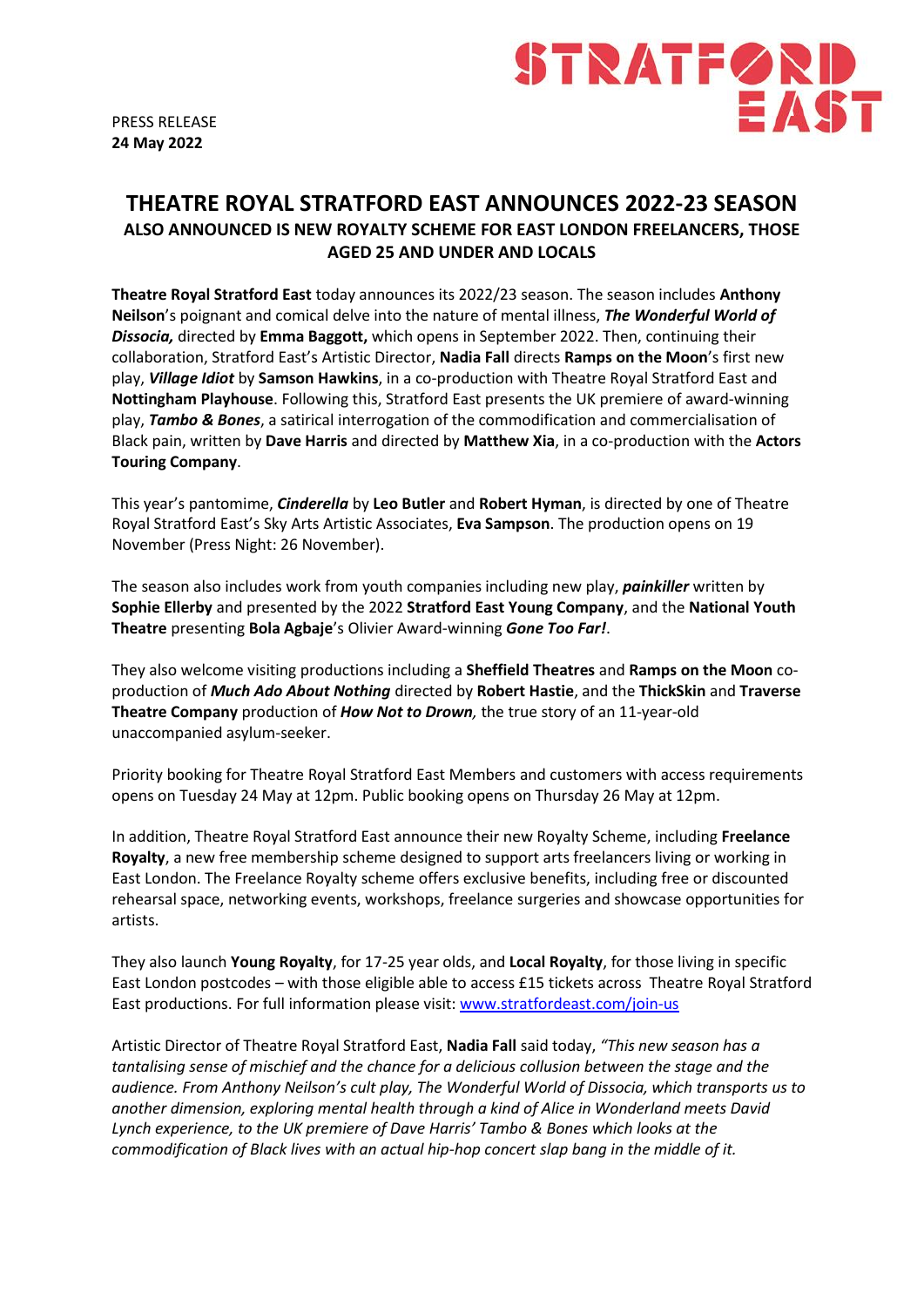*Although each production tells its own unique story, conjuring up wildly different worlds, they are all brilliantly theatrical, often addressing the audience directly. It's certainly the opposite of staying in and watching the television, unless you have a television where the characters leap out of the box and envelop you in the story!*

*Village Idiot, Samson Hawkins' debut play, invites you to a village fair where you can actually enter a meat raffle. And we're delighted to announce Eva Sampson, one of our new Sky Arts Associates, as director for our panto Cinderella.*

*We're also excited to welcome a visit from Sheffield Theatres, with a Ramps on the Moon production of Much Ado About Nothing, directed by Artistic Director Rob Hastie. ThickSkin and Traverse Theatre Company bring us How Not to Drown, an incredible real-life story with human resilience at its heart, whilst National Youth Theatre present Bola Agbaje's Olivier Award-winning Gone Too Far!. Our talented Young Company take to the stage with painkiller, a new play by Sophie Ellerby. If there's one thing that unites our next season it's that of bold and unapologetically pure theatre."*

**Eleanor Lang**, Executive Director of Theatre Royal Stratford East, commented, *"Freelancers are the life blood of the theatre industry, and it is our job to support them at all stages of their career. We are, therefore, excited to launch Stratford East's Freelance Royalty Scheme. Our new scheme will provide a range of training and development opportunities, and provide freelancers who live and work in East London with a welcoming base.* 

*Newham was particularly affected by the pandemic and has huge challenges ahead, as the cost-ofliving crisis deepens. We also know the deep effect the pandemic has had on young people. With both our local community and young people at the heart of our organisation, we are also delighted to launch two additional schemes - Local Royalty and Young Royalty. These schemes will ensure we can welcome everyone to our theatre, as we increase access to low-priced tickets here at Stratford East."*

# **Theatre Royal Stratford East presents**

## **PAINKILLER**

Written by **Sophie Ellerby** Directed by **Toby Clarke**

#### **28 – 30 July 2022 Press Night: Thursday 28 July at 7.30pm**

We're at war. Firebombs blaze, families flee food shortages as cyberattacks cut the electricity supply. Whole cities face blackouts for days.

Confronted by conscription, the young are drafted in to fight the invading force, their destinies decided. These soldiers are on the frontline and the violence is escalating. It feels utterly relentless. Until a group of soldiers say no.

Downing arms, faced with the prospect of prison time for desertion, they're offered another form of service - to enrol in a military clinical trial to test a cutting-edge gene therapy to treat pain. A treatment never yet trialled on humans. They could undergo rehabilitation and be completely pain free for the rest of their lives... but what is life without pain?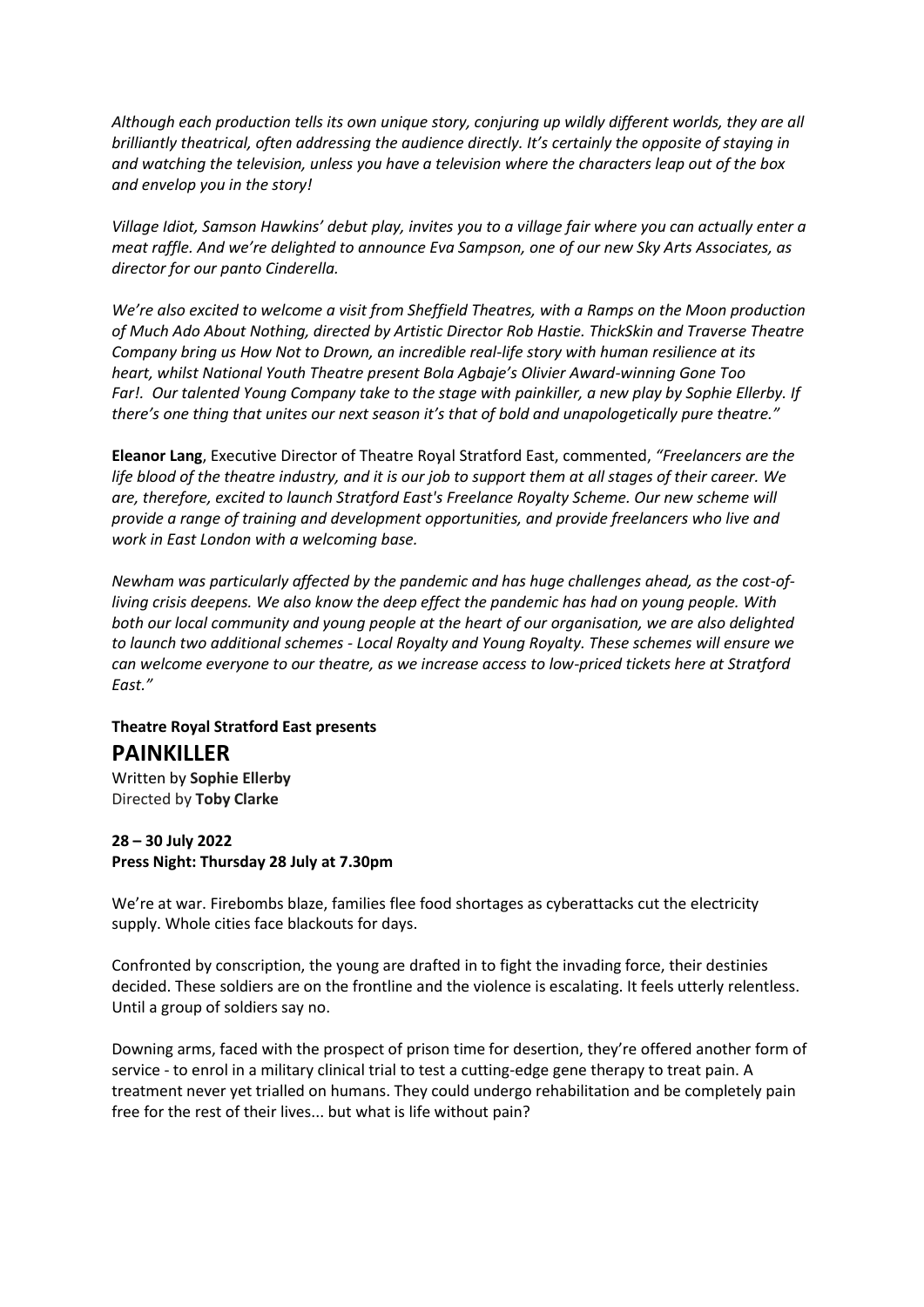Members of the 2022 Stratford East Young Company are Grace Coulson-Harris, Taliyah Defreitas-Smith, Jade Franks, Morgan Hilaire, Junior Kapesi-Tuku, Pelé Kelland-Beau, Bibi MacDougall, Mariama Mansary, Karl Markey-Lee, David Olaniregun, Moussa Samba.

**Sophie Ellerby** is a writer and theatre maker. Her career began at 15, starring in *This is England* (directed by Shane Meadows). She went onto study Drama at Manchester University, specialising in Theatre in Prisons. In 2016 she was awarded a place on HighTide's First Commission scheme, where she wrote her debut play *Lit*, co-produced in 2019 by HighTide and Nottingham Playhouse, with a sell-out run and rave reviews. Other theatre includes *Three* (Arcola Theatre) and *Function* (Criterion Theatre). Most recently she was Lead Artist for a site-specific piece around the Royal Docks in London, *Arrival* (2021, directed by Matthew Dunster). Last year she was Head Writer on *SeaView*, a six-part web-series, produced by Belgrade Theatre. Her BFI funded debut short film *The Walk*, inspired by a true story of a man who had to make a 24-mile round pilgrimage each week to sign on at the Job Centre due to a lack of public transport, is currently in pre-production.

**Toby Clarke** has had an extensive career in theatre, TV and film as a director, playwright and acting coach, spanning over 20 years. He directed the Olivier Award-nominated *Warheads* at Park Theatre, is currently Resident Director at Theatre Peckham, Young Company Director at Stratford East and Head Acting Coach of the Young Vic's new Over 25 Acting Company. As a Playwright, Toby has been shortlisted and longlisted for the Bruntwood Playwriting Award. He is currently Acting Coach on HBO/Channel 4 Series *Get Millie Black*.

# **Theatre Royal Stratford East presents THE WONDERFUL WORLD OF DISSOCIA**

Written by **Anthony Neilson** Directed by **Emma Baggott**

**16 September – 15 October 2022 Press Night: Thursday 22 September at 7pm**

What would you do if you lost an hour from your day? How far would you go to rescue what you've lost?

In search of a lost hour that that has tipped the balance of her life, Lisa Jones is on a quest through a surreal world, filled with insecurity guards, flying cars, singing polar bears and wild-goose chases. The inhabitants of Dissocia are a curious blend of the funny, the friendly and the downright brutal.

Anthony Neilson's cult play is a poignant and comical delve into the nature of mental illness.

**Anthony Neilson** is a ground-breaking playwright and director known for his collaborative way of writing and workshopping plays, characterised by their formal playfulness and often dark themes and humour. Writing and Directing credits include *The Tell-Tale Heart, The Menu* (National Theatre), *The Séance* (National Theatre Connections), *The Prudes, Unreachable, Narrative, Get Santa!, Relocated, Penetrator* (also Edinburgh Festival), *The Lying Kind, The Censor* (Royal Court), *The Wonderful World of Dissocia* (Royal Court, Tron, Edinburgh Lyceum, Theatre Royal Plymouth, UK tour), *Alice's Adventures in Wonderland*, *Realism* (Edinburgh Lyceum), *The Haunting of Hill House* (Liverpool Playhouse), *God in Ruins* (Soho Theatre), *Edward Gant's Amazing Feats of Loneliness* (Theatre Royal Plymouth, UK tour), *Stitching* (Traverse, Bush). Directing credits include *Marat/Sade*,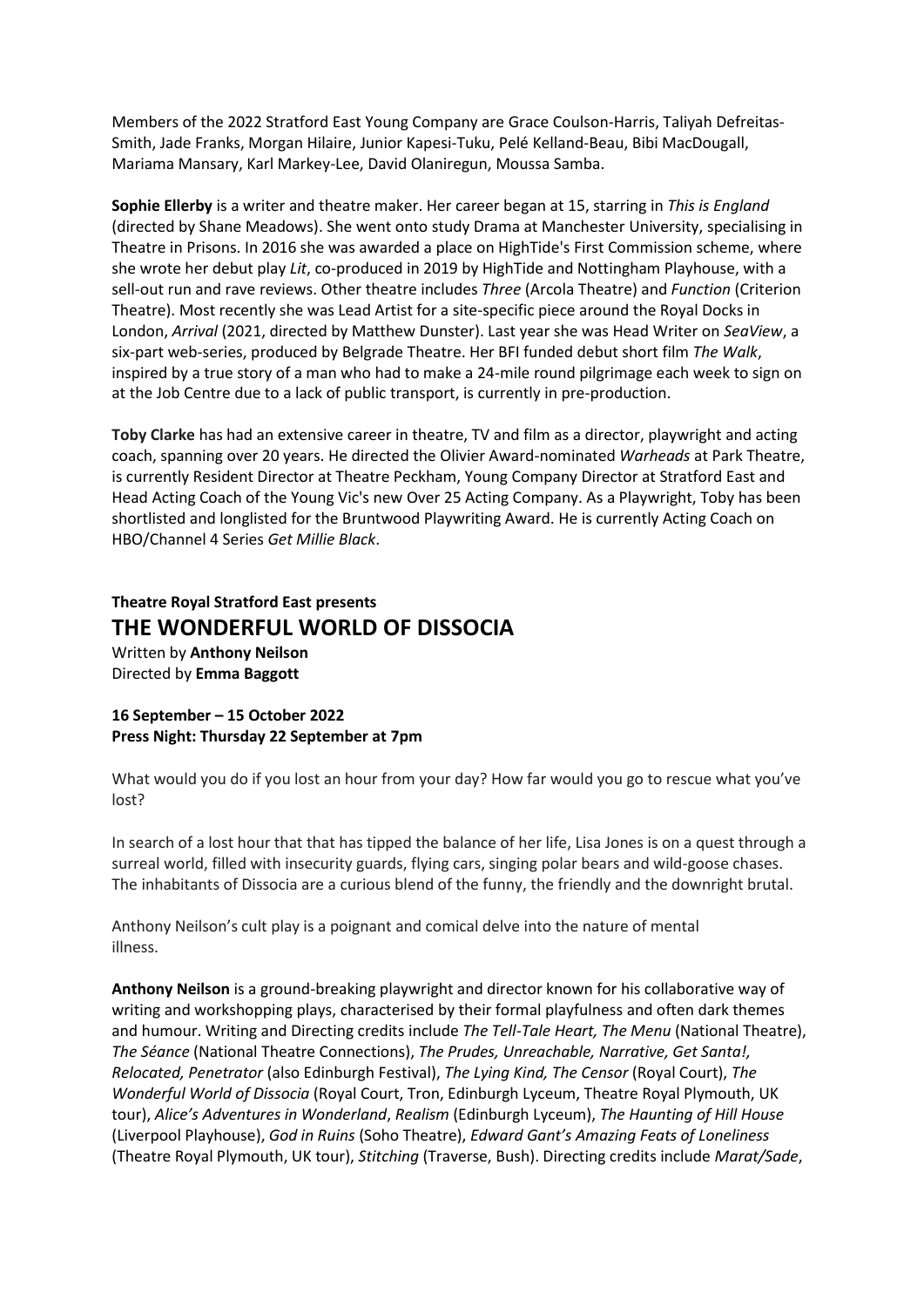*The Drunks* (RSC), *The Big Lie* (Latitude Festival), *The Death of Klinghoffer* (Scottish Opera, Edinburgh International Festival).

**Emma Baggott** trained at Goldsmiths College and Young Vic. She is an Associate Artist at National Youth Theatre and a Mentor Director for National Theatre Connections. Recent credits include *Face the Music: The Social Care Workers Play* (Almeida Theatre), *Neville's Island, Misfits, Stiletto Beach* (Queens Theatre Hornchurch), *The Things We Leave Behind* (Lyric Hammersmith), *Mr Burns, X, The Christians* (LAMDA), *She is Fierce* (The Swirl, RSC), *Leaving, How To Kill Your Mother, Copper & Steel* (The Bunker) and *Normal* (Styx). Credits as an Associate and Assistant Director include *As You Like It* (RSC), *This House* (Headlong/National Theatre), *The Village* (Theatre Royal Stratford East), *The Sound of Yellow, Victoria Station, One for The Road* (Young Vic) and *McQueen* (Theatre Royal Haymarket). Emma is a Guest Director at LAMDA, RWCMD and Theatre Academy London and taught and directed at the Brit School for six years. She facilitates regular workshops for organisations such as Cardboard Citizens, National Theatre, Young Vic, RTYDS, Arts Ed, University of Kent and Goldsmiths College.

**Sheffield Theatres and Ramps on the Moon present William Shakespeare's MUCH ADO ABOUT NOTHING** Adapted and directed by **Robert Hastie**

#### **01 – 05 November 2022**

*'I do love nothing in the world so well as you. Is not that strange?'*

Besotted young couple Claudio and Hero have fallen fast and are quickly engaged. Not everyone finds romance so straightforward – Benedick balks at the very thought of it and Beatrice agrees with him, on that if nothing else. But somewhere in this world, there's someone for everyone, even if they're right under your nose.

Shakespeare's raucous comedy is directed by Robert Hastie (*Coriolanus, A Midsummer Night's Dream*, Sheffield Theatres). Every performance features the use of integrated creative sign language, audio description and captioning. Ramps on the Moon is the pioneering initiative committed to putting D/deaf and disabled artists and audiences at the centre of their work.

**Robert Hastie** is Artistic Director of Sheffield Theatres. For Sheffield Theatres, credits include *She Loves Me, The Band Plays On, Coriolanus*, *Guys and Dolls, Standing at the Sky's Edge, A Midsummer Night's Dream, The York Realist* (co-produced with the Donmar Warehouse)*, The Wizard of Oz, Of Kith and Kin* (co-produced with the Bush Theatre) and *Julius Caesar*. Other theatre credits include *Macbeth* (Shakespeare's Globe), *Breaking the Code* (Manchester Royal Exchange), *Henry V* (Regent's Park Open Air Theatre), *Cat on a Hot Tin Roof* (Theatr Clwyd), *My Night with Reg, Splendour* (Donmar Warehouse), *Carthage, Events While Guarding The Bofors Gun* (Finborough Theatre), *Sixty-Six Books* (Bush Theatre) and *A Breakfast of Eels* (Print Room). Television includes *Sex Education* - *Romeo and Juliet* stage direction (Netflix).

**Theatre Royal Stratford East presents CINDERELLA** 

Book and Lyrics by **Leo Butler** Music and Lyrics by **Robert Hyman**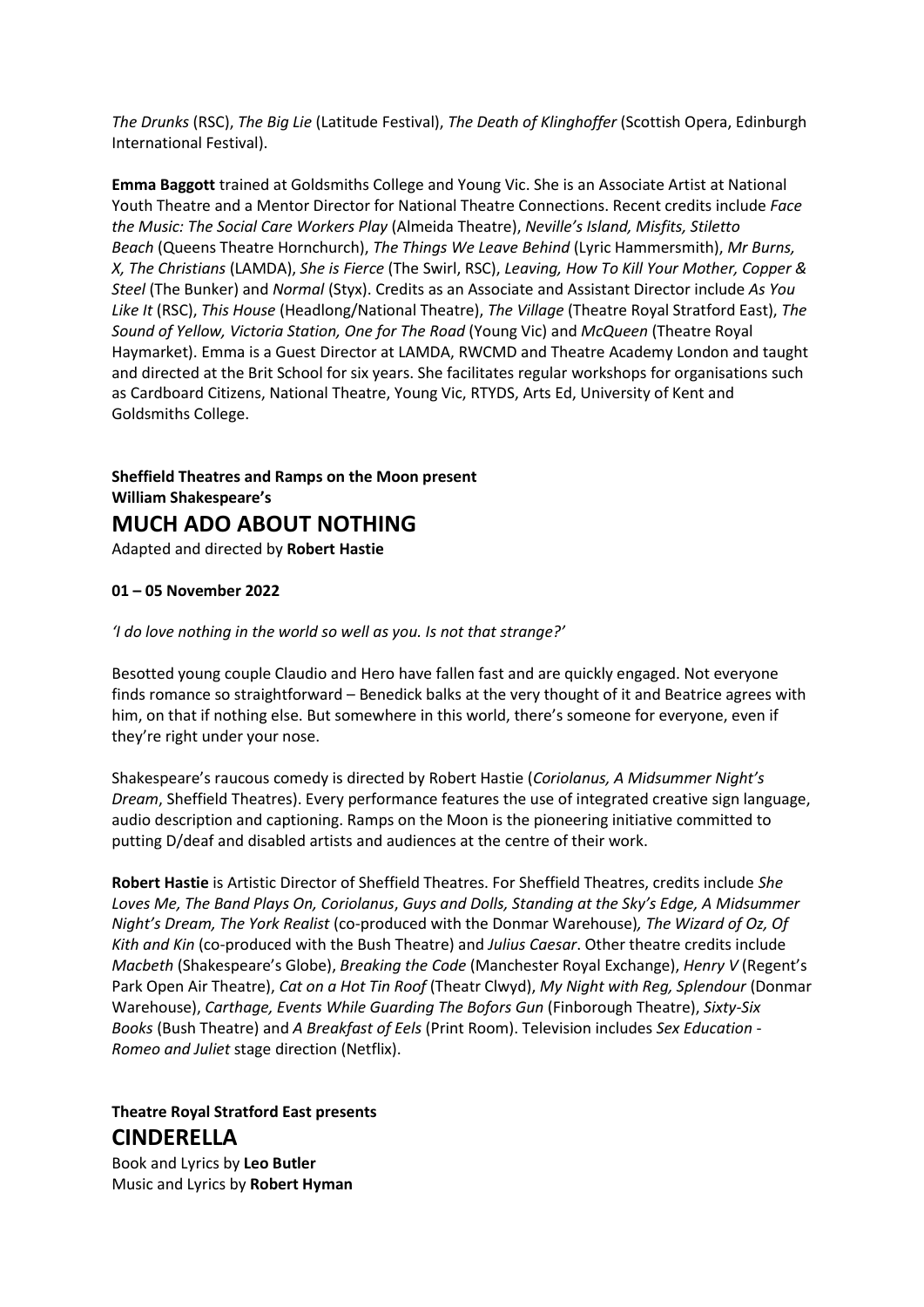#### Directed by **Eva Sampson**

### **19 November 2022 - 07 January 2023 Press Night: Saturday 26 November at 7pm**

Each year, Stratford Panto tears up the rulebook and turns a classic story on its head to make it relevant to our local community and beyond.

Get ready to experience Stratford East's unique twist on this classic tale, set in the ancient home of Sphynx cats, pharaohs and the empress Cleopatra.

This year's panto will feature all the right ingredients. You can expect our much-loved mix of showstopping original music and laugh-out-loud comedy alongside magical sets and costumes in this perfect festive treat for all ages. Come along and find out if Cinderella will make it to the ball after all.

**Leo Butler** is an award-winning UK playwright. His plays include *Boy* (Almeida Theatre), *All You Need Is LSD* (Birmingham Rep/Told by an Idiot), *I'll Be The Devil* (RSC) and *Redundant, Lucky Dog, Made of Stone* (Royal Court Theatre). He also wrote music and lyrics for *Alison! A Rock Opera* with Dan Persad, and has released a number of alternative rock albums.

**Robert Hyman** was born down the road in East Ham, and is a composer, lyricist, musical director and performer. Robert has been associated with the Theatre Royal Stratford East panto for the last 24 years, ever since being the Musical Director of *Cinderella* in 1998, sometimes as Musical Director, sometimes as Composer/Lyricist and often as both. Highlights include writing the music and lyrics for *Cinderella* (2007) which was the first pantomime ever to be nominated for an Olivier Award and *Rapunzel* (2017) which won him a Great British Pantomime Award. Robert was also Musical Director for hit musicals *The Big Life* (Theatre Royal Stratford East/West End), *Reasons To Be Cheerful* (Theatre Royal Stratford East/UK tour), *Come Dancing* with Ray Davies of The Kinks and the UK tour of *Tommy* produced by Ramps on the Moon. Other projects include composing a new version of *A Tale of Two Cities*, which reached the finals of the Vivian Ellis Awards, conducting a choir of 4000 at the O2, and musical directing the inaugural performance of the World Children's Ensemble at the Royal Albert Hall involving young people from 37 different countries. He writes songs and lyrics as Resident Composer for Image Musical Theatre Co. Robert also works extensively in the training of young people as Musical Director of Theatretrain.

**Eva Sampson** trained on the National Theatre Studio Directors' Course and at the University of Birmingham. She is the Co-Artistic Director of How It Ended theatre company and is an Associate of NYT. Eva is currently Sky Arts Artistic Associate for Theatre Royal Stratford East. Her credits as a Director include *The Ultimate Pickle* (Roundabout/Paines Plough), *Wild* (How It Ended/Unicorn Theatre), *More Than We Can Bear* (Almeida Theatre/Clean Break), *Heart of Hammersmith* (Lyric Hammersmith), *Maryland*, *Meet Mo*, *Ribena*, *Jack and the Beanstalk* (Theatre Royal Stratford East), *At the Statue of Venus* (Royal Opera House), *The Little Gardener* (Kew Gardens), *Last Nine Months* (Vaults), *Sticky* (Southwark Playhouse), *The Tide* (Young Vic), *The Scarecrows' Wedding* (Watford Palace Theatre), *A Peter Rabbit Tale* (Singapore Repertory), *Rudolf* (Leeds Playhouse), *Decades* (Brixton House). For TV/Radio: *Keep the Home Fires Burning* (The Culture Trust Luton), *That's How It Feels: REED TVC Campaign* (MYNT/Kingdom Creative). As Associate/Assistant Director *Four Quartets* (West End), *Noye's Fludde* (Theatre Royal Stratford East/ENO), *Twelfth Night* (Young Vic), *Father Christmas* (Lyric Hammersmith), *Unprecedented* (Headlong/Century Films/BBC Four). As Resident Assistant Director *This is My Family*, *8 Hotels* (Chichester Festival Theatre). As Staff Director at The National Theatre *The Visit*, *Downstate* (co-production with Steppenwolf Theatre).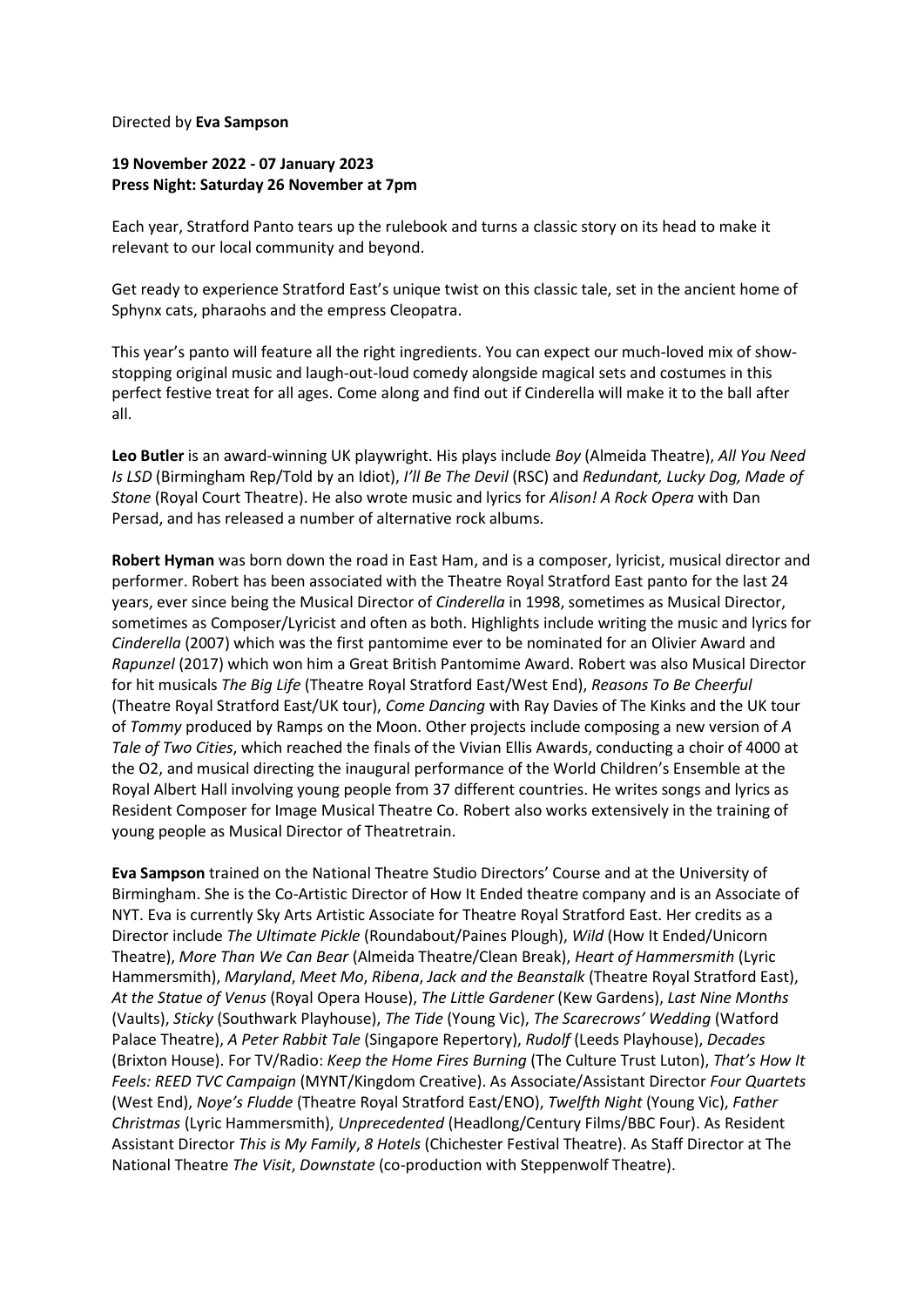## **ThickSkin and Traverse Theatre Company supported by Theatre Royal Stratford East present HOW NOT TO DROWN**

Written by **Nicola McCartney** and **Dritan Kastrati** Directed by **Neil Bettles**

## **26 January – 11 February 2023 Press Night: Tuesday 31 January at 7.30pm**

Award-winning theatre company, ThickSkin, returns to the stage with an action-packed, highly visual production telling the painful yet uplifting true story of an 11-year-old unaccompanied asylumseeker.

*"I don't know why my Dad let me go, especially when he knew how dangerous, how hard it was… I was too young, too weak to make this journey. I wouldn't have sent me… He wouldn't have sent me unless there was a reason."*

In 2002, in the turmoil after the end of the Kosovan War, Dritan is sent on the notoriously perilous journey across the Adriatic with a gang of people smugglers to a new life in Europe. He relies on his young wit and charm to make it to the UK. But the fight for survival continues as he clings to his identity and sense of self when he ends up in the British care system.

*How Not to Drown* shares a story of endurance for a kid who wasn't safe or welcome anywhere in the world, performed by an ensemble cast starring Dritan Kastrati himself.

Commissioned by ThickSkin and Lawrence Batley Theatre.

# **Theatre Royal Stratford East and the National Youth Theatre present GONE TOO FAR!**

Written by **Bola Agbaje**

## **24 March – 1 April 2023 Press Night: Tuesday 28 March at 7.30pm**

Bola Agbaje's Olivier Award-winning remarkable debut *GONE TOO FAR!* returns to the London stage in 2023 for the first time since becoming a GCSE set text.

When two brothers from different continents go down the street to buy a pint of milk, they lift the lid on a disunited nation; a world where everyone wants to be an individual, but no one wants to stand out from the crowd, and where respect is always demanded but rarely freely given.

Agbaje's comic and vibrant drama examining identity and heritage is the first co-production between Theatre Royal Stratford East and the National Youth Theatre.

Starring some of Britain's best young talent from the illustrious NYT REP Company in its 10th anniversary season, the production follows the NYT's collaboration with Agbaje on *Bitches* at the Finborough Theatre in 2016. *Gone Too Far!*'s premiere at the Royal Court Theatre in 2007 starred NYT Patron and alumnus Zawe Ashton. It was adapted for the big screen to critical acclaim in 2013.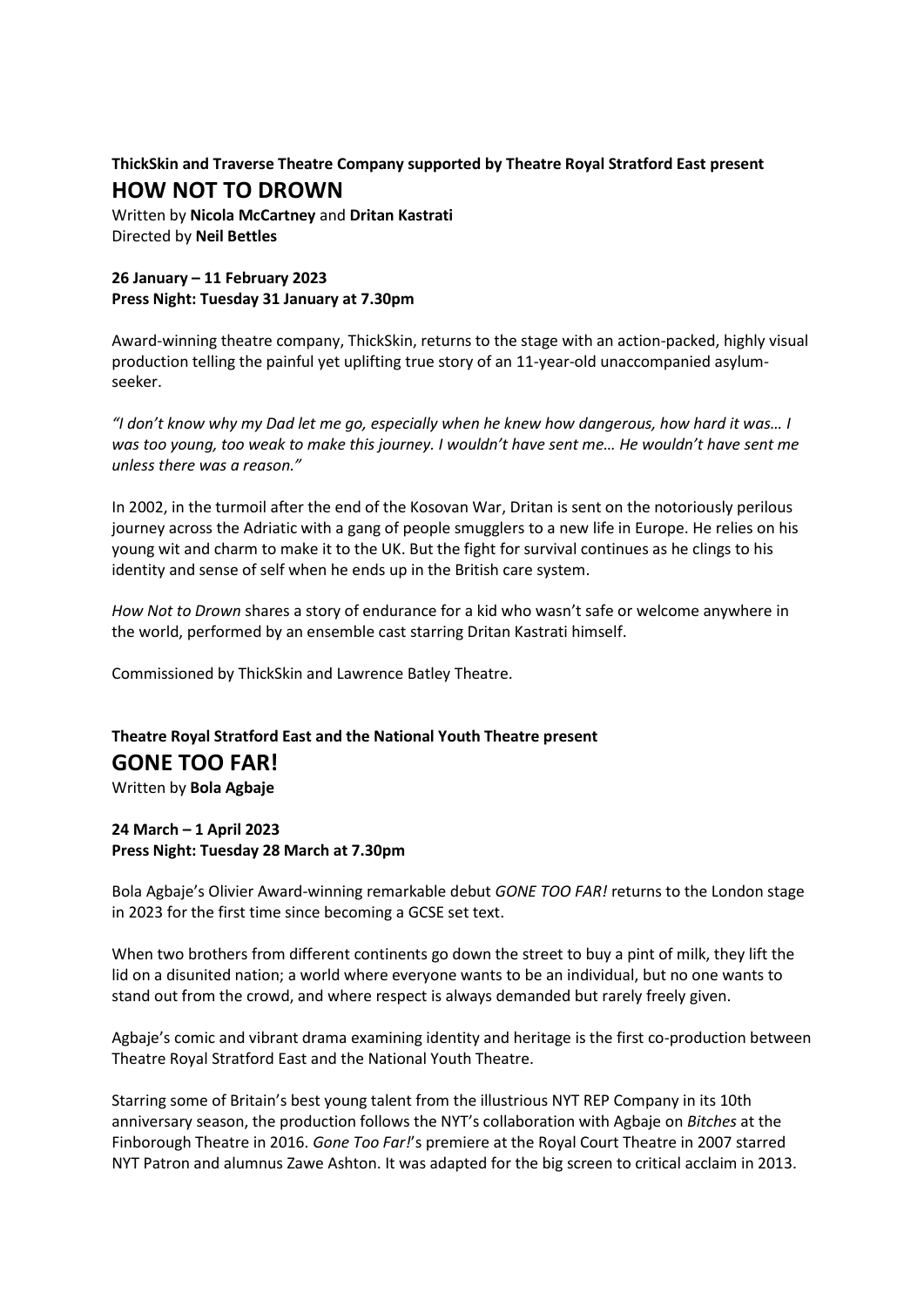Graduates of the NYT REP Company include Seraphina Beh (*Top Boy*), Ellise Chappell (*Yesterday*), Sope Dìrísù (*Gangs of London*), Chinenye Ezeudu (*Sex Education*), Kate Kennedy (*Halo*) and Lauren Lyle (*Outlander*).

## **Theatre Royal Stratford East, Nottingham Playhouse and Ramps on the Moon present VILLAGE IDIOT**

Written by **Samson Hawkins** Directed by **Nadia Fall**

### **13 April – 06 May 2023 Press Night: Wednesday 19 April at 7pm**

*"If I were an animal there would be legislation to protect my home, but because I'm just a bloody human they can do whatever the f\*\*k they like."*

Townies have decided they want a lie in, so they're building a new high-speed railway. Issue is, it's going right through Barbara Honeybone's house, and she 'ent having none of it. Barbara's grandson Peter works for the townies and it's his job to convince the village that having a two-tonne bullet hurtling through the cabbage patches will actually be for the best.

Then there's Harry, Barbara's younger grandson, he 'ent that bothered about trains, he's only got eyes for Debbie Mahoney. But the only thing Barbara hates more than townies is the Mahoneys.

Welcome to Syresham, South Northamptonshire. It's not quite the Cotswolds, not quite one of those posh villages Americans have in movies but it does have *Syresham's Got Talent*, the headline event of the village fair. There'll be songs, dancing, magic, drag, a bit of wrestling, and Kevin's doing a meat raffle (vegetarian option two tins of Strongbow).

*Village Idiot* is an audacious comedy, where family feuds kick off around a country fair that you townies are all invited to.

We hope it's a bit like the other plays you've seen here, but less s\*\*t.

*Ramps on the Moon* is the pioneering initiative committed to putting D/deaf and disabled artists and audiences at the centre of their work.

**Samson Hawkins** is a playwright and theatre director. He's from Northamptonshire, but he now lives on a boat. This is Samson's debut full-length play. Other writing includes audio play *Oh for F\*ck's Sake (I'm in love with you)* which received In Good Company's Take Off award and was produced by The Nottingham Playhouse, a comedy puppet ballet *Swan Bake* (Brighton Fringe, Edinburgh Fringe, Soho Theatre), short play *The Unremarkable Adventures of Prozac Man & his Kind of Friend Low Selfesteem Boy* (The Bunker), TIE show *Rainbow Rex* which workshopped at Leicester Curve and adaptations of *Moby Dick, The Hobbit* and *Animal Farm* which were performed in schools. Samson has been a member of The Royal Court Writers Group, Soho Writers Lab, BBC Arts and Rural Media New Creatives, New Perspectives New Associates, Graeae Beyond member and is currently a Leicester Curve Resident Artist. Samson has also been the trainee theatre director of the Orange Tree Theatre, Resident Director of The Oxford Playhouse and Resident Director of Eton College.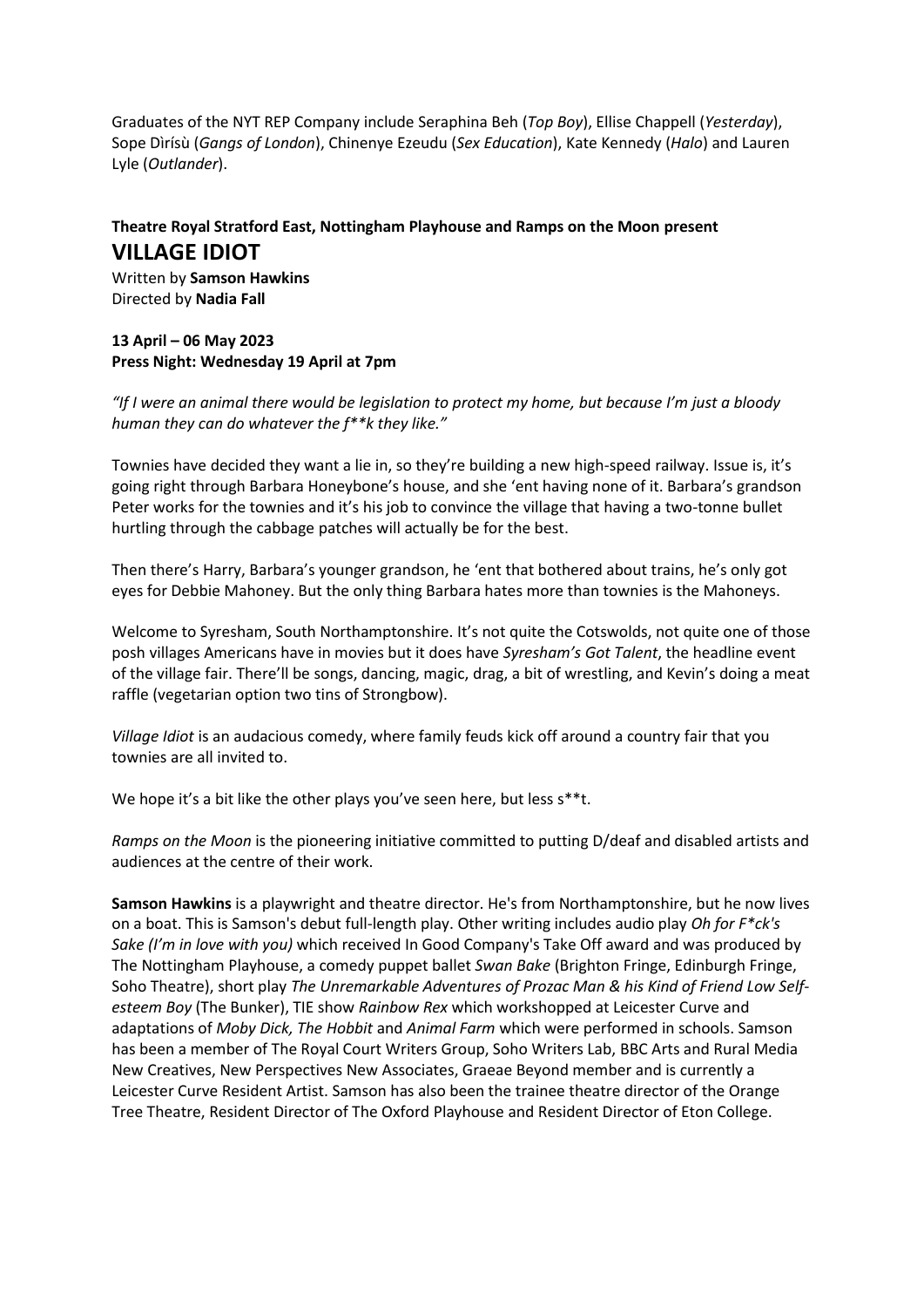**Nadia Fall** trained at Goldsmiths College, University of London (MA Directing) and on the NT Studio's Directors programme. Nadia directed *The Village* and *King Hedley II* as her first shows as Artistic Director of Theatre Royal Stratford East.

In May 2020 she directed *The Outside Dog* for BBC One as part of London Theatre Company's *Talking Heads* monologue series. In September 2020 she directed *NO MASKS* for Sky Arts, a one-off drama based on testimonials from key workers. Nadia wrote and directed *Welcome To Iran*, which was broadcast on BBC Radio 3 as part of the Lockdown Theatre Festival.

She recently directed *Shining City* and *The Sun, The Moon, And The Stars* at Stratford East*.* Her other directing credits include *Three Sisters*, *The Suicide*, *Our Country's Good*, *Dara*, *Chewing Gum Dreams*, *Home*, *Hymn*, *The Doctor's Dilemma* (National Theatre), *Hir*, *Disgraced* (Bush Theatre), *R and D* (Hampstead Theatre), *Way Upstream* (Chichester Festival Theatre), *Hobson's Choice* (Regent's Park Open Air Theatre), *How Was It For You?* (Unicorn Theatre), *Sticks & Stones* (Polka Theatre), *The Maids* (Lyric Hammersmith), *Miss Julie* (Croydon Warehouse Theatre) and *Wild Turkey* (Site Specific).

As Associate Director *The Curious Incident of the Dog in the Night-Time* (Gielgud Theatre), *Collaborators* and *The Habit of Art* (National Theatre), and as Staff Director, *Rocket to the Moon*, *Really Old*, *Like Forty Five*, *Phèdre* and *Much Ado About Nothing* (National Theatre). Fall has directed at Guildhall School of Music and Drama and led participation initiatives with partners such as the Young Vic, Clean Break, Soho Theatre and the Royal Court.

**Theatre Royal Stratford East and Actors Touring Company present The UK premiere of TAMBO & BONES**  Written by **Dave Harris** Directed by **Matthew Xia** 

#### **16 June – 15 July 2023 Press Night: Thursday 22 June at 7pm**

*Tambo & Bones* are trapped in a minstrel show. It's mad hard to feel like a real person when you're trapped in a minstrel show. Their escape plan: get out, get bank, get even.

So, accept our invitation, if you will, to step from the heart of the crumbling Empire into an America at the epicentre of the global Black Lives Matter movement.

Part distorted clown-show, part spectacular hip-hop concert, part absurdist Afro-futuristic lecture (with robots!), *Tambo & Bones* interrogates the commodification and commercialisation of Black pain in a satirical roller coaster of a show.

**Dave Harris** is a poet and playwright from West Philly. Selected plays include *Tambo & Bones* (Playwrights Horizons, Center Theatre Group, 2022), *Exception to the Rule* (Roundabout Theatre Company, 2022), *Incendiary* (Woolly Mammoth 2023) and *Everybody Black* (Humana Festival, 2019). His first feature film, *Summertime* premiered at the 2020 Sundance Film Festival. Dave is currently writing the feature adaptation of *The Fortress of Solitude* for Amazon, and an original television project at FX, ABC Studios and Goddard Textiles. Selected honours include the Ollie Award, The Lorraine Hansberry Award and Mark Twain Award from The Kennedy Center, The International Commendation for The Bruntwood Prize and a Cave Canem poetry fellowship, amongst others.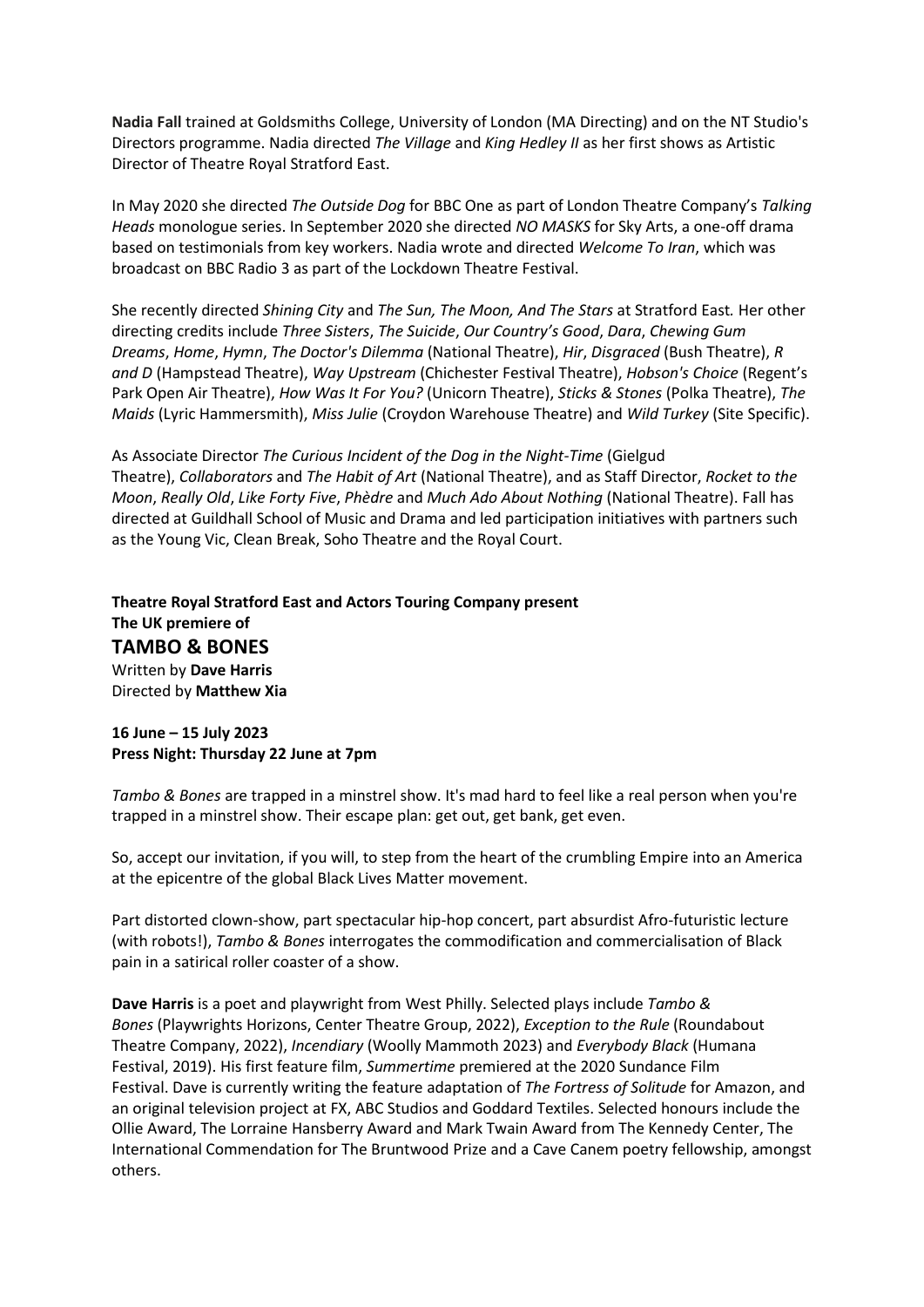**Matthew Xia** is Artistic Director of Actors Touring Company where he has directed *Amsterdam*, *Rice* and the Alfred Fagon Award-winning play *Family Tree*. He is a former Associate Artistic Director of Royal Exchange Theatre, Manchester, Director in Residence at Liverpool Everyman & Playhouse and Associate Director of Theatre Royal Stratford East (where he started in the youth theatre in 1993!).

Matthew's acclaimed productions include *The Wiz* (Hope Mill), *Into the Woods, Frankenstein*  (Manchester Royal Exchange), *Wish List* (Royal Court), *Blue/Orange*, *Sizwe Banzi is Dead* (Young Vic), *Shebeen, One Night in Miami* (Nottingham Playhouse). Other work of note includes *Blood Knot* (Orange Tree), *The Blacks*, *Sleeping Beauty* (Theatre Royal Stratford East) and *Suckerpunch Boomsuite* (Barbican). At 19, Matthew became the first DJ to join BBC 1Xtra as hip-hop specialist DJ Excalibah. He has played most major festivals and clubs in the UK and Europe including Glastonbury, Ministry of Sound, and Fabric. Excalibah performed for a global audience of over 1 billion as a headline DJ at the London 2012 Paralympic Opening Ceremony. Matthew has worked with renowned writers as a director and dramaturg, including Joe Penhall, Arinzé Kene, April De Angelis, Katherine Soper and Mojisola Adebayo. In 2019 Matthew was awarded an Honorary Doctorate from the University of the Arts London for "indefatigably working to make theatre universally accessible by working to promote minority groups as theatre leaders, makers and consumers."

#### **THEATRE ROYAL STRATFORD EAST LISTINGS**

Gerry Raffles Square, London E15 1BN

Box Office: **020 8534 0310** | **[www.stratfordeast.com](http://www.stratfordeast.com/)**

Twitter: **@stratford\_east** Instagram: **@stratford\_east** Facebook: **/theatreroyalstratfordeast**

**PAINKILLER 28 – 30 July 2022 Press Night: Thursday 28 July at 7.30pm Schedule:** Thu 28 & Sat 30 Jul, 7.30pm Fri 29 Jul, 8pm **Tickets:** £8 Standard, £5 under 25s **Age Guidance:** 12+ (contains strong language, violence and references to PTSD and trauma)

#### **THE WONDERFUL WORLD OF DISSOCIA**

**16 September – 15 October 2022 Press night: Thursday 22 September at 7pm Schedule:** Tue - Fri, 7.30pm Sat, 2.30pm & 7.30pm Thu 13 Oct, 2.30pm & 7.30pm Thu 22 Sep, 7pm **Access Performances:**  Socially Distanced & Masked - Sat 24 Sep, 2.30pm Relaxed Environment - Sat 1 Oct, 2.30pm BSL Interpreted - Thu 6 Oct, 7.30pm Captioned - Fri 7 Oct, 7.30pm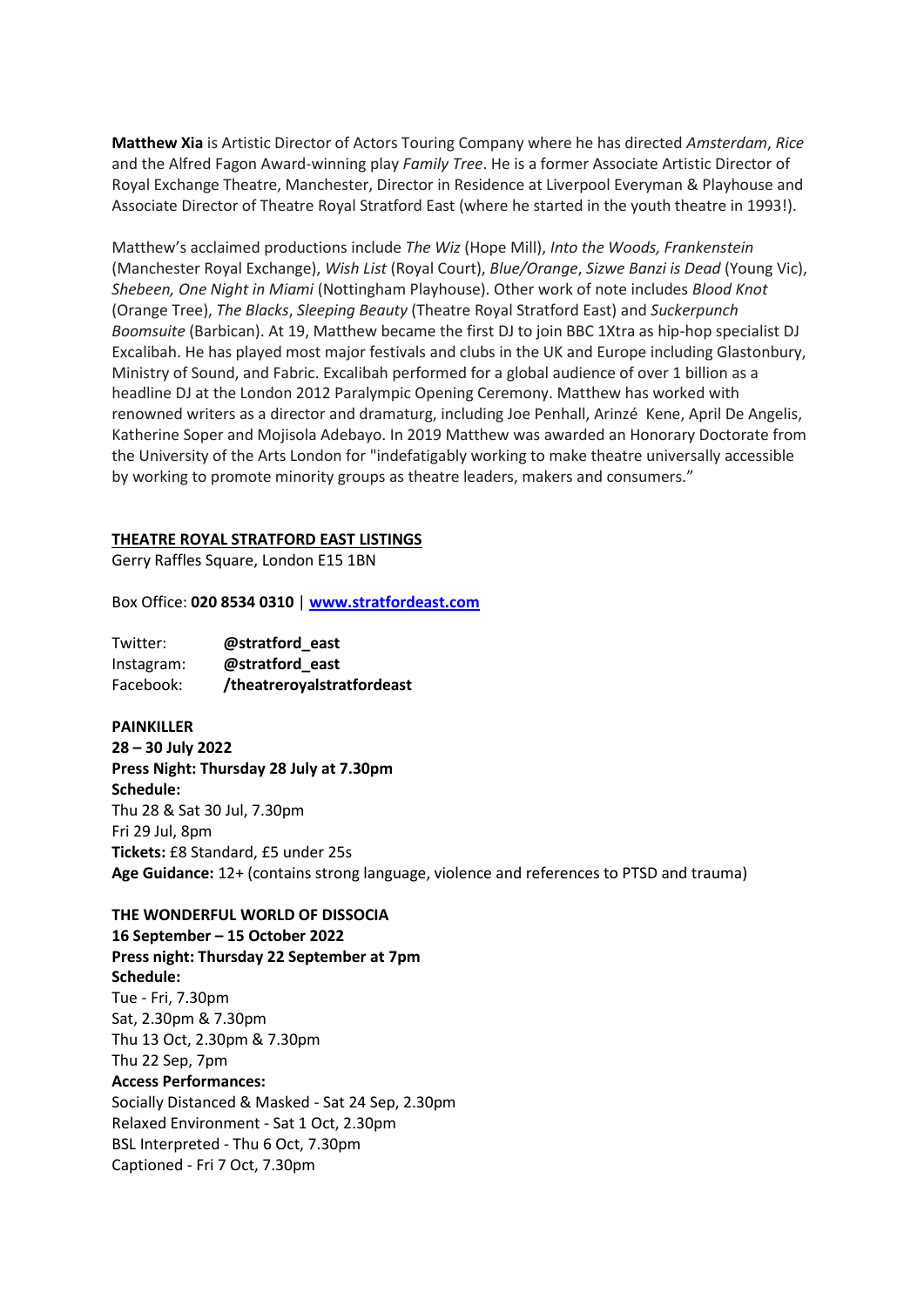Audio Described - Sat 8 Oct, 2.30pm **Tickets:** from £10 **Age Guidance:** 14+ (the show contains strong language and scenes some may find upsetting relating to sexual violence and mental health)

#### **MUCH ADO ABOUT NOTHING**

**01 – 05 November 2022 Schedule:** Tue – Sat, 7.30pm Thu & Sat, 2.30pm & 7.30pm **Access:** every performance features the use of integrated creative sign language, audio description and captioning **Tickets:** from £10 **Age Guidance:** suitable for all ages

#### **CINDERELLA**

**19 November 2022 - 07 January 2023 Press Night: Saturday 26 November at 7pm Schedule:** Performance times vary (see website for full schedule) **Access performances:** BSL Interpreted - Sat 10 Dec, 12pm Captioned - Fri 16 Dec, 7pm Audio Described - Sat 22 Dec, 2pm Relaxed Performance - Fri 30 Dec, 12pm **Tickets:** £10 - £35 **Age Guidance:** Suitable for all ages

#### **HOW NOT TO DROWN**

**26 January – 11 February 2023 Press Night: Tuesday 31 January at 7.30pm Schedule:** Tue-Sat, 7.30pm Sat, 2.30pm & 7.30pm Mon 06 Feb 7.30pm Thu 02 & Thu 09 Feb, 2.30pm & 7.30pm **Access performances:** Audio Described - Sat 11 Feb, 2.30pm BSL Interpreted - Thu 09 Feb, 7.30pm Captioned - Fri 10 Feb, 7.30pm **Tickets:** from £10 **Age Guidance:** 14+ (contains loud sound effects and bangs, flashing lights and haze. The show contains themes of war)

#### **GONE TOO FAR!**

**24 March – 01 April 2023 Press Night: Tuesday 28 March at 7.30pm Schedule:** Mon-Sat, 7.30pm Thu 30 Mar & Sat 01 Apr, 2.30pm & 7.30pm **Access performances:** Relaxed Environment – Wednesday 29 March, 7.30pm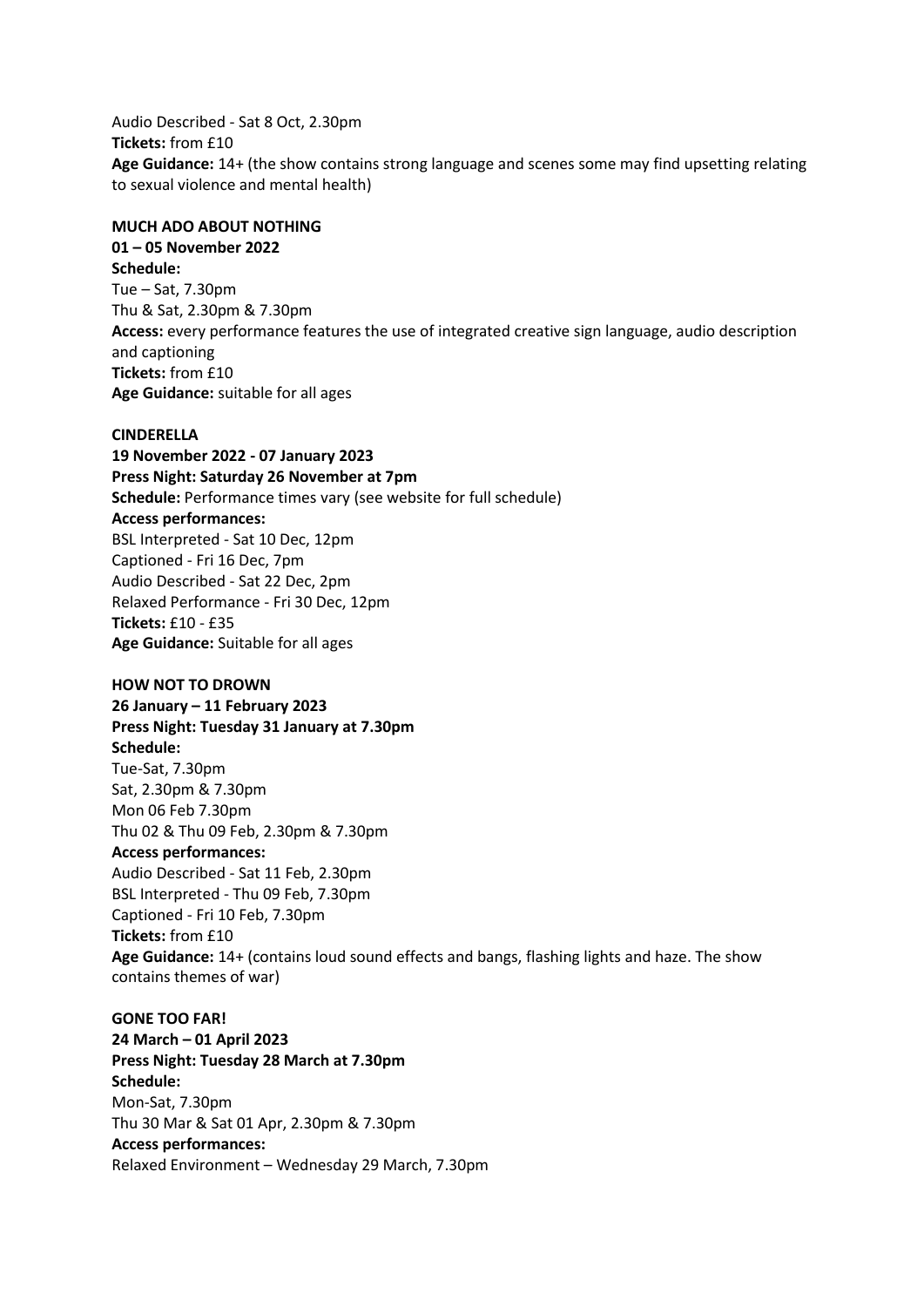**Tickets:** from £10

**VILLAGE IDIOT 13 April – 06 May 2023 Press Night: Wednesday 19 April at 7pm Schedule:** Tue-Sat, 7.30pm Sat, 2.30pm & 7.30pm Wed 26 Apr, 2.30pm **Access performances:** Socially Distanced & Masked - Sat 22 Apr, 2.30pm BSL Interpreted – Thu 04 May, 7.30pm Captioned - Fri 05 May, 7.30pm Audio Described - Sat 06 May, 2.30pm Every performance of *Village Idiot* will be in a Relaxed Environment **Tickets:** from £10 **Age Guidance:** 14+ (this show contains very strong language and discusses themes some may find upsetting relating to race, sexuality and disability)

#### **TAMBO & BONES**

**16 June – 15 July 2023 Press Night: Thursday 22 June at 7pm Schedule:**  Mon-Sat, 7.30pm Thu 22 Jun, 7pm Sat, 2.30pm & 7.30pm Thu 13 Jul, 2.30pm & 7.30pm **Access performances:**

Socially Distanced & Masked - Sat 24 Jun, 2.30pm Relaxed Environment – Sat 1 July 2.30pm BSL Interpreted – Thu 06 Jul, 7.30pm Captioned - Fri 07 Jul, 7.30pm Audio Described - Sat 08 Jul, 2.30pm **Tickets:** from £10

**Age Guidance:** 14+ (this show contains sounds of gunfire, violence, strong language, repeated use of a racial slur, references to genocide and discusses themes some may find upsetting relating to race)

#### **NOTES TO EDITORS**

#### **Theatre Royal Stratford East**

Since 1884, Theatre Royal Stratford East, the historic producing house in the heart of London's East End, has spearheaded diverse work and championed often marginalised stories on its stage. Many leading actors, writers and directors have been part of the Theatre Royal Stratford East family including Meera Syal, Barbara Windsor, Don Warrington, Indhu Rubasingham, Tanika Gupta, Roy Williams and Cynthia Erivo to name but a few. Now with Artistic Director Nadia Fall at the helm, Theatre Royal Stratford East presents a bold programme of reimagined classics, timely revivals and ground-breaking new work.

#### **Sheffield Theatres**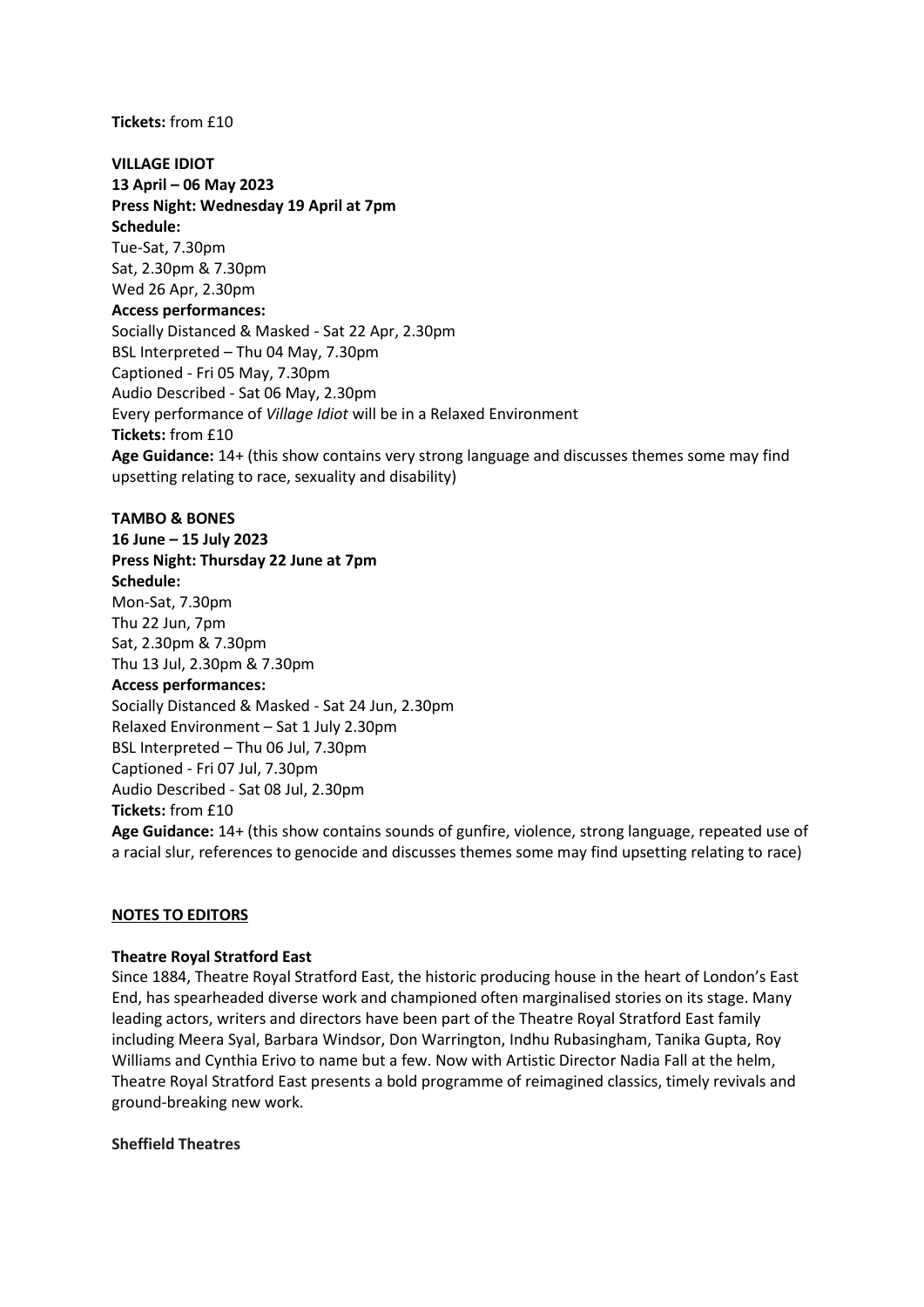Sheffield Theatres is home to three theatres: the Crucible, the Sheffield landmark with a worldfamous reputation; the Studio, an intimate, versatile space for getting closer to the action; and the gleaming Lyceum, the beautiful proscenium that hosts the best of the UK's touring shows.

Having held the title 'Regional Theatre of the Year' on four separate occasions, Sheffield Theatres is the ticket to big names and local heroes, timeless treasures and new voices. Committed to investing in the creative leaders of the future, Sheffield Theatres' dedicated talent development hub, The Bank, opened in 2019 to support a new cohort of emerging theatre-makers every year.

In November 2021, the Crucible and Studio theatres celebrated their 50<sup>th</sup> anniversary. The anniversary season includes a theatrical first, with Chris Bush's new trilogy *Rock/Paper/Scissors* to be performed across all three venues with the same cast at the same time, plus the highlyanticipated return of Sheffield-set new musical *Standing at the Sky's Edge*. With music and lyrics by Mercury Prize nominated Richard Hawley, the production won the 2020 South Bank Sky Arts Award for theatre and was named Best Musical Production at the 2019 UK Theatre Awards.

Sheffield Theatres has a reputation for bold new work. Dazzling adaptation *Life of Pi* won four awards at the 2019 UK Theatre Awards, 'Achievement in Technical Theatre' at the Stage Awards and 'Best New Play' at the WhatsOnStage Awards. The show opened in the West End in 2021. This success follows the phenomenal Sheffield musical *Everybody's Talking About Jamie* which started life at the Crucible in 2017, before transferring to the West End, embarking on a UK tour and being turned into a feature film released simultaneously to 244 countries on Amazon Prime in September 2021.

#### **Ramps on the Moon**

Ramps on the Moon is enriching the stories we tell and the way we tell them by normalising the presence of D/deaf and disabled people both on and off stage. Led by New Wolsey Theatre, Ipswich, Ramps on the Moon brings together a collaborative network of six National Portfolio Organisation theatres: Birmingham Repertory Theatre, Theatre Royal Stratford East, Nottingham Playhouse, Leeds Playhouse, and Sheffield Theatres. The Regional Theatre Young Directors Scheme (RTYDS) and Wiltshire Creative (WC) are Associate Partners.

#### **ThickSkin**

ThickSkin is an award-winning theatre company based in Manchester, making work across live and digital platforms. We create bold and ambitious theatre using our distinctive physicality and cinematic style to reach and inspire young, new and diverse audiences across the world. We nurture talented theatre makers, providing a springboard for artists who are ready to take a leap.

Our work includes a wide range of creative approaches to tell stories in new and inspiring ways. From live stage productions to virtual reality experiences, to immersive audio plays, we make theatre that is rooted in contemporary culture.

ThickSkin is committed to supporting young people and early-career artists through education, training and employment in the arts. We work hard to reach new audiences through our work and especially young people who have less opportunities or interest in going to the theatre.

#### **Traverse Theatre**

As Scotland's new writing theatre, the Traverse Theatre is a dynamic centre for performance, experience and discovery, often referred to as Edinburgh's 'beating heart of the Fringe' in August. Enabling people across society to access and engage with theatre is our fundamental mission.